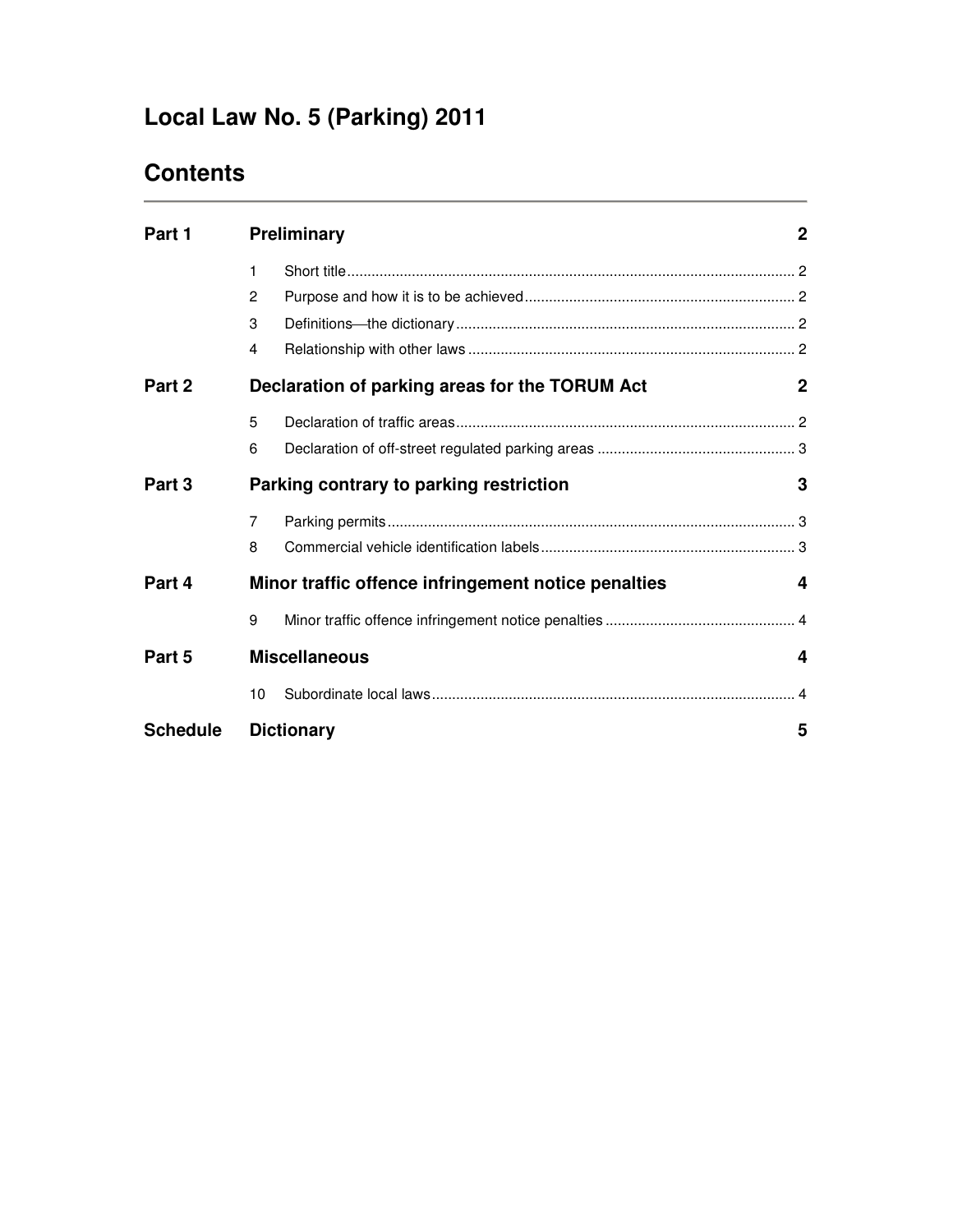# **Part 1 Preliminary**

#### **1 Short title**

This model local law may be cited as *Local Law No. 5 (Parking) 2011*.

#### **2 Purpose and how it is to be achieved**

- (1) The purpose of this local law is to complement the regulated parking provisions in chapter 5, part 6 of the TORUM Act by providing for the exercise of local government powers authorised under that Act.
- (2) The purpose is achieved by providing for
	- (a) the establishment of traffic areas and off-street regulated parking areas; and
	- (b) lawfully parking contrary to an indication on an official traffic sign with a parking permit or in a loading zone with a commercial vehicle identification label; and
	- (c) the prescribing of infringement notice penalties for minor traffic offences.

#### **3 Definitionsthe dictionary**

The dictionary in the schedule defines particular words used in this local law.

#### **4 Relationship with other laws**<sup>1</sup>

This local law is

- (a) in addition to, and does not derogate from, the TORUM Act, chapter 5, part  $6^2$ ; and
- (b) to be read with *Local Law No. 1 (Administration) 2011*.

## **Part 2 Declaration of parking areas for the TORUM Act**

#### **5 Declaration of traffic areas**

 $\ddot{\phantom{a}}$ 

- (1) The local government may, by subordinate local law, declare the whole or a part of its area to be a traffic area.<sup>34</sup>
- (2) The subordinate local law must define the boundaries of the traffic area.

<sup>&</sup>lt;sup>1</sup> This local law and any subordinate local law made under it do not apply to the extent of any inconsistency with a law of the State or the Commonwealth. See the Act, section 27.

 $2^2$  A local government cannot regulate parking on a State-controlled road unless the written agreement of the chief executive has been obtained under the TORUM Act, section 101(1)(b).

<sup>&</sup>lt;sup>3</sup> See the TORUM Act, sections  $102(3)(a)$  and  $102(2)(b)$ .

<sup>&</sup>lt;sup>4</sup> The TORUM Act, section 69(4), provides: "A local government may install or remove an official traffic sign that will result in a change to the management of a local government road, of a kind mentioned in the *Transport Planning and Coordination Act 1994*, section 8D(1), only if the chief executive has approved the proposed change under the *Transport Planning and Coordination Act 1994*, section 8D."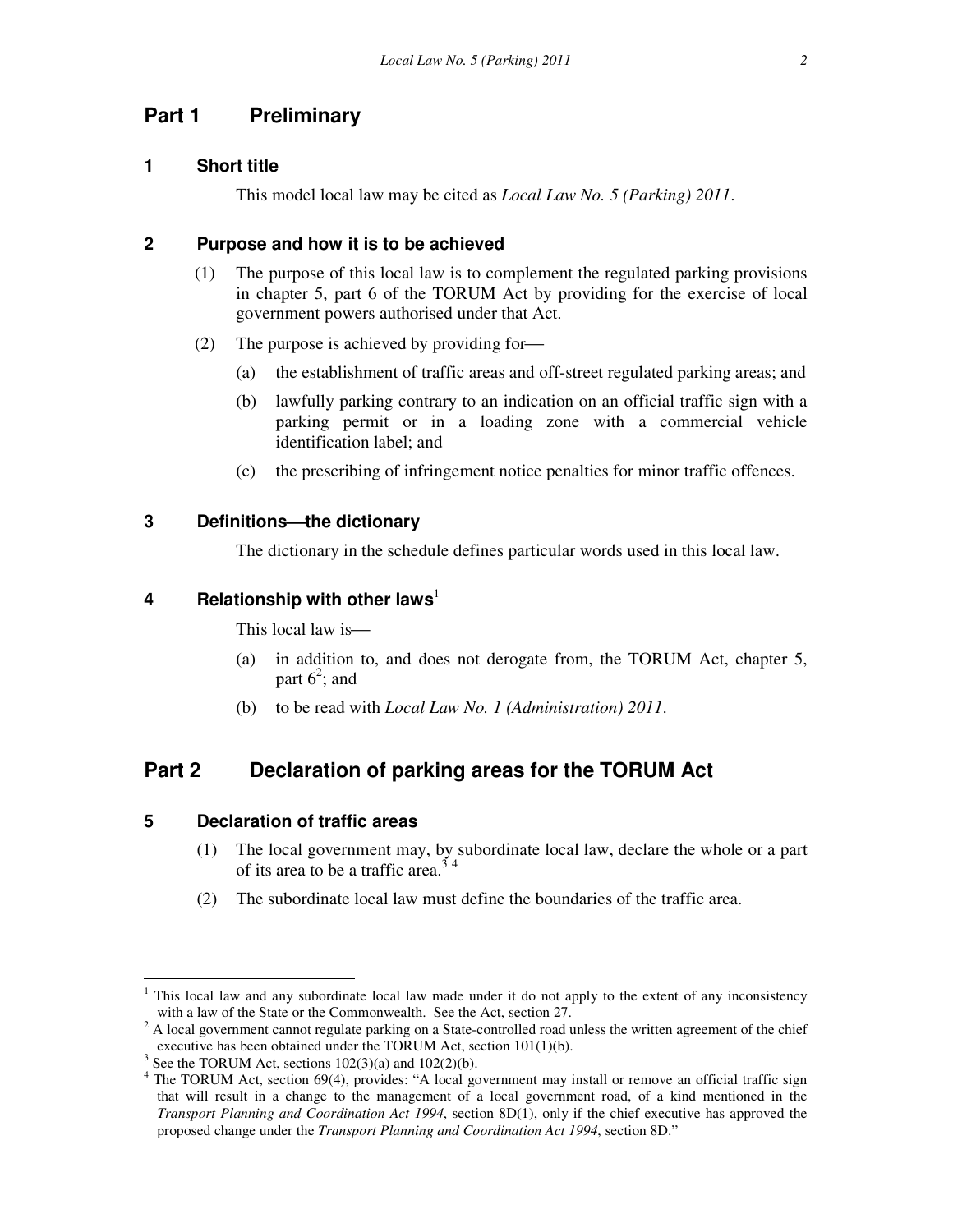## **6 Declaration of off-street regulated parking areas**

- (1) The local government may, by subordinate local law, declare an area of land controlled<sup>5</sup> by the local government, including structures on the land, as an offstreet regulated parking area.<sup>6</sup>
- (2) The subordinate local law must define the boundaries of the off-street regulated parking area.

## **Part 3 Parking contrary to parking restriction**

## **7 Parking permits**<sup>7</sup>

- (1) The local government may issue a parking permit.<sup>8</sup>
- (2) The local government may prescribe, by subordinate local law, the persons that may be issued with a permit mentioned in subsection (1).
- (3) A vehicle may be parked contrary to an indication on an official traffic sign regulating parking by time or payment of a fee, if the vehicle displays
	- (a) a parking permit for people with disabilities;  $9^{\circ}$  or
	- (b) a permit issued by the local government and valid for the place and time at which the vehicle is parked.

#### 8 Commercial vehicle identification labels<sup>10</sup>

- (1) The local government may issue a commercial vehicle identification label.<sup>11</sup>
- (2) The local government may, by subordinate local law, prescribe vehicles that may be issued with a commercial vehicle identification label.<sup>12</sup>
- (3) A vehicle displaying a current commercial vehicle identification label may be lawfully parked in a loading zone. $13$

 $\ddot{\phantom{a}}$ 

 $<sup>5</sup>$  See the TORUM Act, section 104(2).</sup>

<sup>&</sup>lt;sup>6</sup> See the TORUM Act, sections  $104(1)(b)$  and  $101(1)(c)$ .

<sup>&</sup>lt;sup>7</sup> See the TORUM Act, section 103(4).

<sup>8</sup> *Local Law No. 1 (Administration) 2011*, section 5(b), provides that a *prescribed activity* includes "an activity for which a Local Government Act authorises the local government to grant an approval but does not make any other provision, except provision that is consistent with this part, about the process for the local government to grant the approval." Section 7 of *Local Law No. 1 (Administration) 2011* provides that an approval required for a prescribed activity must be obtained under part 2 of *Local Law No. 1 (Administration) 2011*. As a result, an approval for a parking permit must be obtained under that part.

<sup>&</sup>lt;sup>9</sup> Parking permits for people with disabilities are issued under the TORUM Act, section 111, by the chief executive of the department administering the TORUM Act.

 $10$  See the TORUM Act, section 103(5).

<sup>11</sup> *Local Law No. 1 (Administration) 2011*, section 5(b), provides that a *prescribed activity* includes "an activity for which a Local Government Act authorises the local government to grant an approval but does not make any other provision, except provision that is consistent with this part, about the process for the local government to grant the approval." Section 7 of *Local Law No. 1 (Administration) 2011* provides that an approval required for a prescribed activity must be obtained under part 2 of *Local Law No. 1 (Administration) 2011*. As a result, an approval for a commercial vehicle identification label must be obtained under that part.

<sup>&</sup>lt;sup>12</sup> The TORUM Act already defines certain vehicles designed for the carriage of goods as commercial vehicles – see schedule 4, definition, *commercial vehicle*.

<sup>&</sup>lt;sup>13</sup> See also *Transport Operations (Road Use Management-Road Rules) Regulation 1999*, section 179, relating to drivers who are permitted to stop in a loading zone.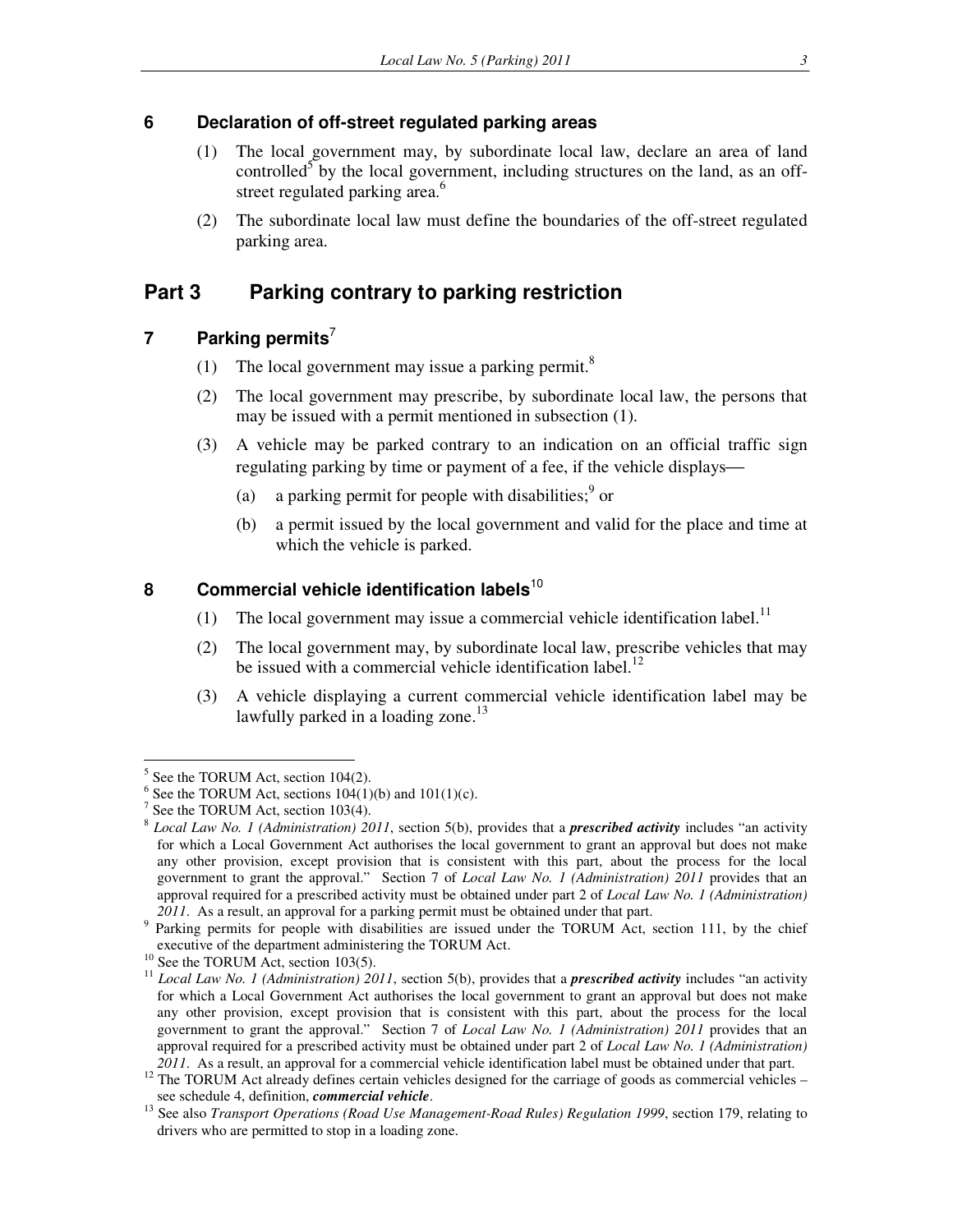## **Part 4 Minor traffic offence infringement notice penalties**

## **9 Minor traffic offence infringement notice penalties**

- (1) The local government may prescribe, by subordinate local law, an amount (in penalty units) as the infringement notice penalty for a minor traffic offence.<sup>14</sup>
- (2) However, a subordinate local law under subsection (1) may not prescribe an amount greater than 5 penalty units.

## **Part 5 Miscellaneous**

#### **10 Subordinate local laws**

The local government may make subordinate local laws about

- (a) the declaration of traffic areas;  $15$  or
- (b) the declaration of off-street regulated parking areas;<sup>16</sup> or
- (c) the persons who may be issued with a permit to park a vehicle contrary to an indication on an official traffic sign; $^{17}$  or
- (d) vehicles that may be issued with a commercial vehicle identification label; $^{18}$  or
- (e) infringement notice penalty amounts that apply for minor traffic offences.<sup>19</sup>

 $\ddot{\phantom{a}}$ 

 $14$  See the TORUM Act, section 108(1). The maximum penalty for an offence relating to paid parking is 40 penalty units under the TORUM Act, section 106(1). The maximum penalty for other parking offences is 40 penalty units under the TORUM Act, section 74.

<sup>&</sup>lt;sup>15</sup> See section 5(1).

<sup>&</sup>lt;sup>16</sup> See section 6.

 $17$  See section 7(2).

 $18$  See section 8(2).

 $19$  See section 9(1).